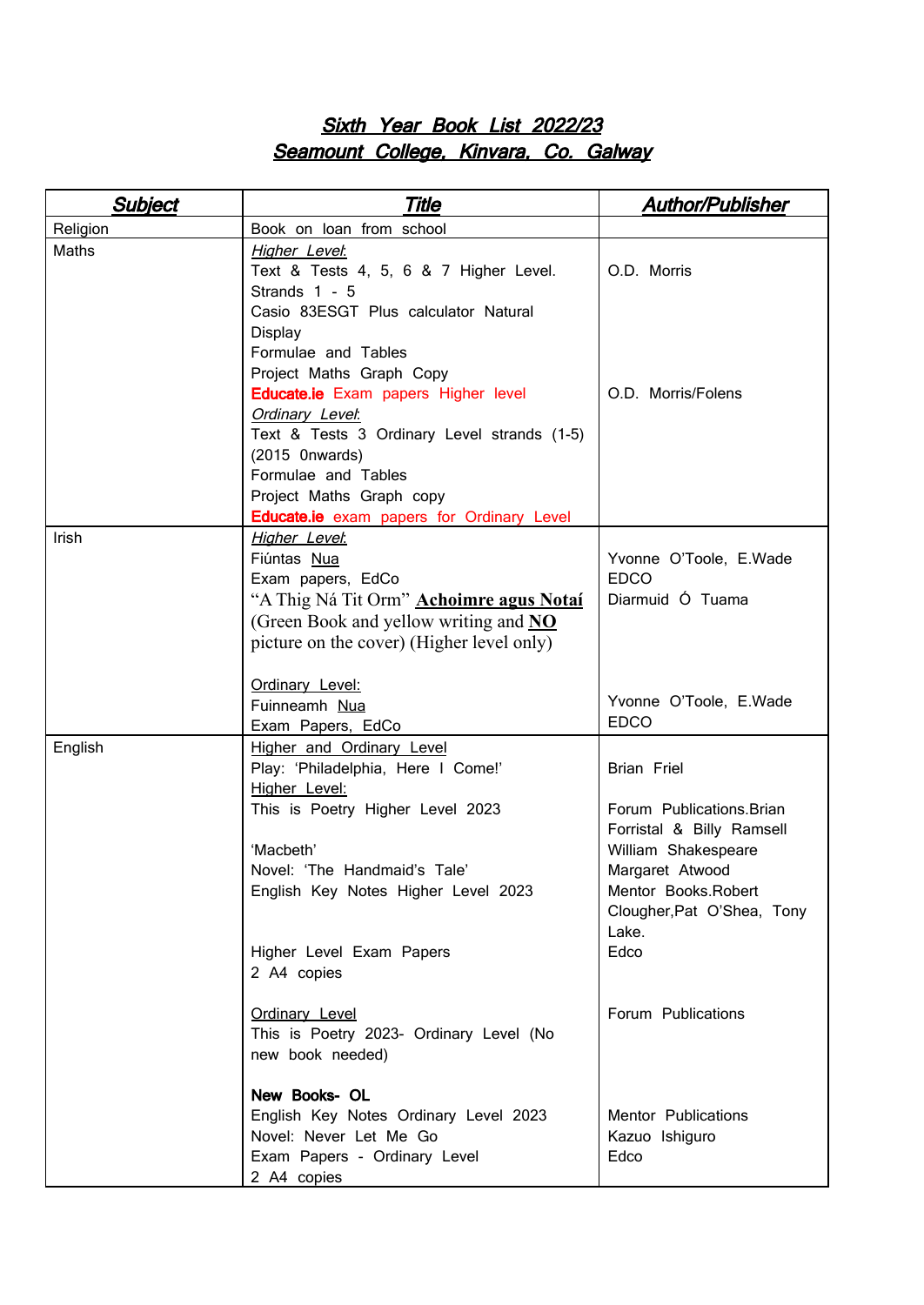| French          | Higher Level:                                                                     |                                                     |
|-----------------|-----------------------------------------------------------------------------------|-----------------------------------------------------|
|                 | Tout Va Bien - same as last year                                                  | Dervla Murphy / Folens                              |
|                 | EdCo Higher Level Exam papers.<br>Ordinary Level:                                 |                                                     |
|                 | Tout Va Bien - same as last year                                                  | Dervla Murphy / Folens                              |
|                 | EdCo Ordinary Level Exam Papers.                                                  |                                                     |
| History         | The Pursuit of Sovereignty & the Impact of                                        | Vincent Foley / Folens                              |
|                 | Partition 1912-1945                                                               |                                                     |
|                 | Dictatorship and Democracy, 1920-1945                                             | Sean Delap / Folens                                 |
|                 | The United States and the World 1945-1989                                         | Francis T Holohan/ Folens<br>Anne- Marie Ryan/ Edco |
|                 | Case Studies: Politics and Society in Northern                                    |                                                     |
|                 | Ireland 1949- 1993                                                                | EdCo                                                |
|                 | Exam Papers                                                                       |                                                     |
| Geography       | A4 Copy<br>Earth: Leaving Certificate Geography (same                             | Michael Organ / educate.ie                          |
|                 | book as last year)                                                                |                                                     |
|                 |                                                                                   | Edco                                                |
|                 | EDCO Exam Paper                                                                   |                                                     |
|                 |                                                                                   |                                                     |
|                 | Optional & Elective Books to be purchased                                         |                                                     |
|                 | in Sept/Oct                                                                       |                                                     |
| Home Economics  | (will be discussed with your teacher)<br>Complete Home Economics +                | Leanne Gillick + Laura                              |
|                 | Exam Skill Builder Workbook                                                       | Healy/                                              |
|                 | Edo Co Exam Papers                                                                | Educate.ie                                          |
|                 |                                                                                   |                                                     |
| Biology         | Leaving Cert Biology (as in 5th year)                                             | M.O'Callaghan/EdCo                                  |
|                 | Exam Papers - Edco                                                                | <b>Educational Company</b>                          |
|                 | Lab copy                                                                          |                                                     |
| Chemistry       | Chemistry Live & workbook                                                         | Declan Kennedy/Folens                               |
|                 | Exam Papers                                                                       |                                                     |
|                 | Hard back Experiment Copy                                                         |                                                     |
|                 | Maths Tables                                                                      |                                                     |
| <b>Business</b> | 21 <sup>st</sup> Century Business 3 <sup>rd</sup> Edition and Work<br><b>Book</b> | C.J. Fallon                                         |
|                 | Exam Papers                                                                       |                                                     |
| Accounting      | Accounting for Senior Cycle 4th edition                                           | Darin Kielthy/ EdCo                                 |
|                 | Exam Papers                                                                       |                                                     |
| Physics         | Real World Physics + Workbook                                                     | Dan O'Regan/ Folans                                 |
|                 | Hardback experiment copy                                                          |                                                     |
|                 | Maths Tables                                                                      |                                                     |
| Art & Design    | Exam papers                                                                       | Aidan O'Sullivan,                                   |
|                 | New Appreciating Art Visual Studies for<br>Leaving Cert                           | Áine Ní Chártaigh                                   |
|                 | High quality A4 or A5 Sketch Pad                                                  |                                                     |
|                 | A4 Hardback copy                                                                  |                                                     |
|                 |                                                                                   |                                                     |
| Music           | Course A.                                                                         |                                                     |
|                 |                                                                                   |                                                     |
|                 | Tchaikovsky-Romeo and Juliet.<br>Bach Cantata.                                    |                                                     |